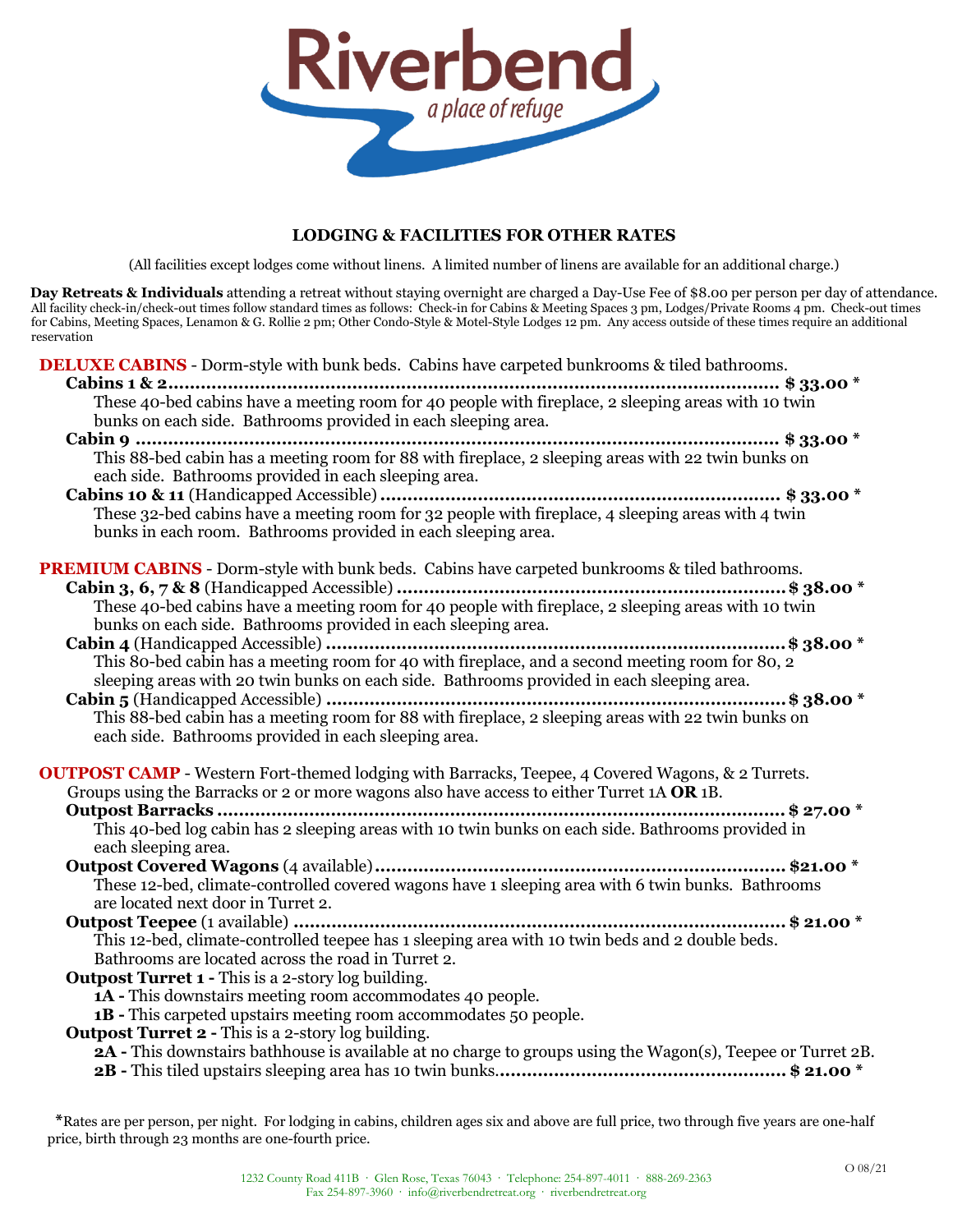## **MOTEL STYLE LODGES**

## **ROCK CREEK LODGE (Formerly Leadership Lodge)**

12 private rooms each with a queen bed, twin bunk bed and a bath. Groups using 6 or more rooms also have access to a Conference Room and a separate kitchen living area. The living area can seat 30 and the conference room space can accommodate up to 50 people. (All Linens Provided)

| conference room space can accommodate up to go people. This Emens Frovided)                                                     |  |  |
|---------------------------------------------------------------------------------------------------------------------------------|--|--|
| *Early Arrival/Late Departure to Conference Room\$540.00 each instance                                                          |  |  |
|                                                                                                                                 |  |  |
|                                                                                                                                 |  |  |
| <b>CEDAR BLUFF LODGE</b>                                                                                                        |  |  |
| 12 private rooms each with one queen bed, two twin beds, and a bath. 3 rooms (room #'s 104-106) are                             |  |  |
| handicapped accessible. Groups using 6 or more rooms also have access to the Gathering Room which                               |  |  |
| can accommodate up to 40 people. (All Linens Provided)<br>*Early Arrival/Late Departure to Gathering Room\$720.00 each instance |  |  |
|                                                                                                                                 |  |  |
|                                                                                                                                 |  |  |

**\*Early Arrival/Late Departure to to rooms...........................\$120.00 per room each instance**

**Bass Conference Room** (Accommodates 98 people seated in rows)**....................…\$ 225.00 per night**

Note: Basic Sound System and large screen TV are included

**\*Early Arrival/Late departure requires an additional night reservation.**

#### **CONDO STYLE LODGES LENAMON LODGE**

Condo-style lodging with 4 private rooms, fully-furnished kitchen and dining area, large fireplace, & seating area. (All Linens Provided)

**Entire Facility** (Flat rate per night) **......................................................................\$ 800.00**

- **Hill Country & Lone Star Rooms** $\dot{\mathbf{A}}$  2 queen beds and private handicapped accessible bathrooms.
- **Brazos** & **Old West Rooms -** 2 queen beds and a twin fold out bed with private bathrooms.
- **Great Room / Kitchen –** Fully-furnished kitchen, dining room, and living room/lounge area with fireplace.
- Loft Upstairs sleeping area with 5 twin bunk beds, private bathroom, & game room/lounge area.

## **BRAZOS LODGE**

Condo-style lodging with 3 private rooms, kitchen and dining area, & seating area. (All Linens Provided) **Entire Facility** (Flat rate per night) **...................................................................... \$ 400.00**

- **River Rock Room -** 2 queen beds and private handicapped accessible bathrooms.
- **Sandbar Room**<sup> $\lambda$ </sup> 1 queen bed and 1 twin bunk bed with private handicapped accessible bathroom.
- **Driftwood Room**<sup> $\lambda$ </sup> 1 queen bed and 1 twin bunk bed with private handicapped accessible bathroom.

#### **G. ROLLIE WHITE**

Condo-style lodging with 4 private rooms, kitchen and dining area, & seating area. (All Linens Provided) **Entire Facility** (Flat rate per night) **……………………………………………………………………\$ 700.00**

**Goodnight, Shawnee, Chisholm , & Western Rooms** – 1 queen bed and two twin beds with private bathroom.

**Great Room/Kitchen** – Fully-furnished kitchen, dining room and living room/lounge area with fireplace.

## **HOUSE ON A HILL**

 Condo-style lodging with 4 private rooms, kitchen and dining area, 2 living areas & seating area. (All Linens Provided)

**Entire Facility** (Flat rate per night) **……………………………………………………………\$ 700.00 4 bedrooms** – Two upstairs rooms with 1 queen bed with a shared bathroom. One upstairs room

with 1 queen and 1 twin bunk with private bathroom. One downstairs room with 1 twin bunk and 1 twin **Upstairs Great Room** – Living room/lounge area with pull out queen bed.

**Great Room/Kitchen** – Fully-furnished kitchen, dining room living room/lounge area with fireplace. Separate conference seating area with seating for 12.

## **\*Early Arrivals/Late Departures to any Lodge requires an additional night reservation.**

## **Individual Rooms in Brazos or G. Rollie Lodges**

(If available 14 days out from requested date, Flat rate per night)**.......................... Contact the Office**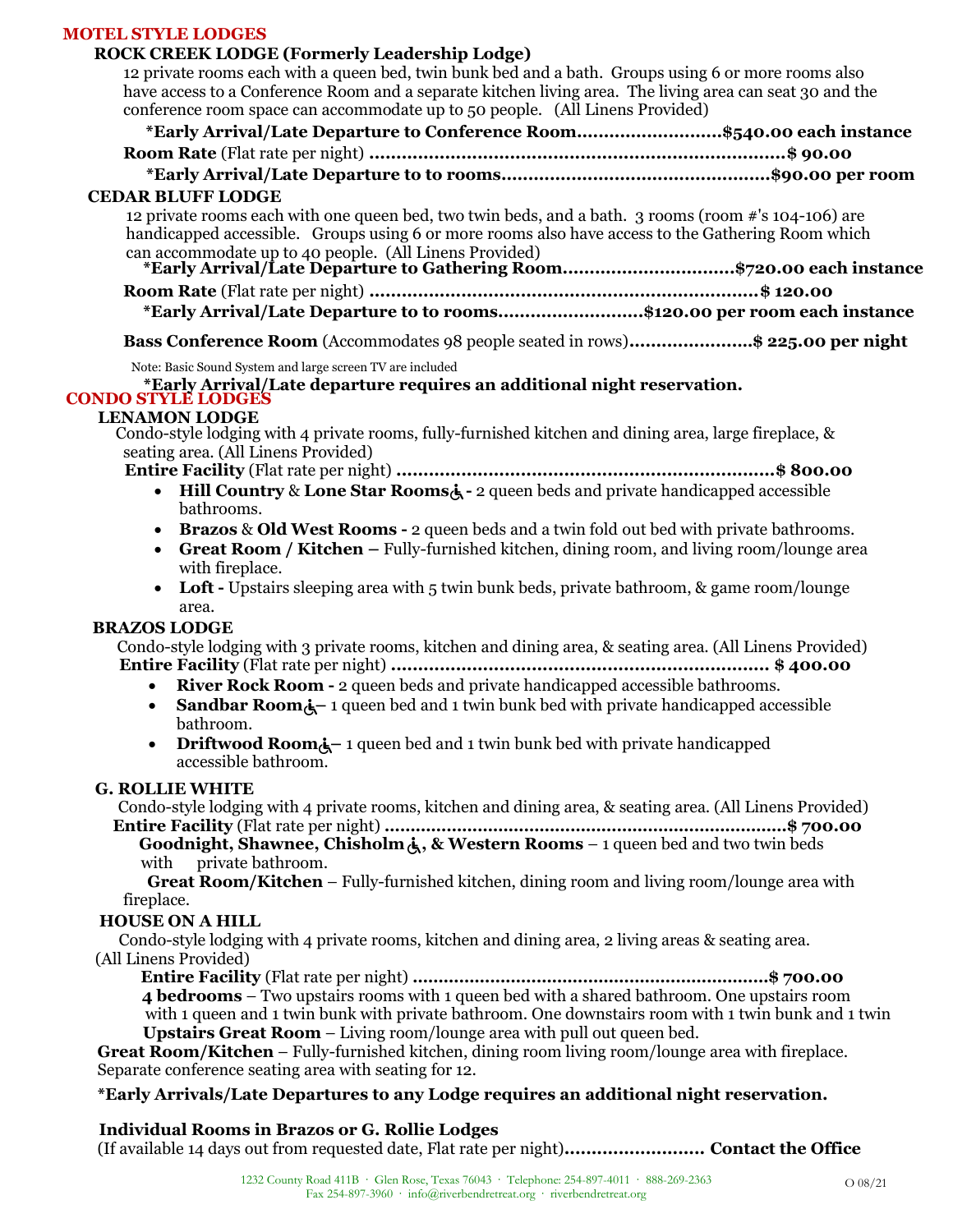# **OTHER FEES**

| For day guests or guests on to the grounds outside standard check-in/out times.                                                                                                                                                                                                     |
|-------------------------------------------------------------------------------------------------------------------------------------------------------------------------------------------------------------------------------------------------------------------------------------|
| Rustic tent site located across the road from the Outpost area. Electricity, water, and meeting space not included.<br>Bathhouse located in Outpost area. Parking available across the road from the Outpost near site.                                                             |
| <b>Facility Early Arrival / Late Departure</b><br>Accessing a facility outside of standard check-in/check-out times requires the facility to be reserved the night<br>before for early arrivals and the night after for late departures.                                            |
|                                                                                                                                                                                                                                                                                     |
| Linens (Limited number available - Pillow, Sheets, Blanket, Bath Towel, Hand Towel, & Wash Cloth) \$10.00<br>*Discounts apply to Day Access Fee and Tent Camping Fee for children under six years old. Ages two-five years old are half price and under two are<br>one-fouth price. |
| <b>CONFERENCE ROOMS / MEETING SPACES</b>                                                                                                                                                                                                                                            |
|                                                                                                                                                                                                                                                                                     |
| Reserved if cabin meeting space is too small. Holds up to 60 people seated in rows. Flat screen TV included                                                                                                                                                                         |
| Reserved if cabin meeting space is too small. Holds up to 100 people seated in rows. Basic P.A. system and<br>flat screen TV included.                                                                                                                                              |
| Reserved if cabin meeting space or Worship Center Conference Room is too small. Holds up to 300<br>people seated in rows. Basic sound system included.                                                                                                                              |
| Reserved if cabin meeting space or Worship Center Conference Room is too small. Holds up to 250 people seated in<br>rows. Basic sound system and drink service included.                                                                                                            |
| Minimum of 150 required to reserve. Holds up to 1,500 people seated in rows.<br>Sound system & video projection included.                                                                                                                                                           |
|                                                                                                                                                                                                                                                                                     |
| *applies to the full group number                                                                                                                                                                                                                                                   |
| *Early Arrival/Late Departure to meeting spaces requires an additional night reservation.                                                                                                                                                                                           |

#### **MEALS**

(Breakfast includes a fruit bar and cereal cart. Lunch and Dinner includes a salad bar and dessert.)

**Breakfast, Lunch, or Dinner** - A delicious meal served buffet-style in addition to the options above**\$ 9.00 †Snacks** (Check with Office for available options) **......................................................................\$ 2.00 † †**Rates are per person, per meal. Meals for children ages six and above are full price, two through five years are one-half price, birth through 23 months are one-fourth price.

#### **ACTIVITIES**

| (Please call office to schedule. Must be scheduled two weeks prior to retreat.)                                                                                                               |
|-----------------------------------------------------------------------------------------------------------------------------------------------------------------------------------------------|
|                                                                                                                                                                                               |
| Gather around the fire and enjoy God's creation from one of our Amphitheaters or at our Outpost Camp.                                                                                         |
| Country Wagon Ride (Maximum of 40 participants per ride.) \$ 40.00/hour<br>Laugh and sing together on an old fashioned, tractor pulled ride around the Bend.                                  |
| Learn a century's old way of target shooting and see how many bulls' eyes you can get!                                                                                                        |
| Stretch yourself and feel the rush and great sense of accomplishment of zipping from our 45ft tower!<br>Closed-toe shoes and pants or shorts (at least to the finger tip in length) required. |